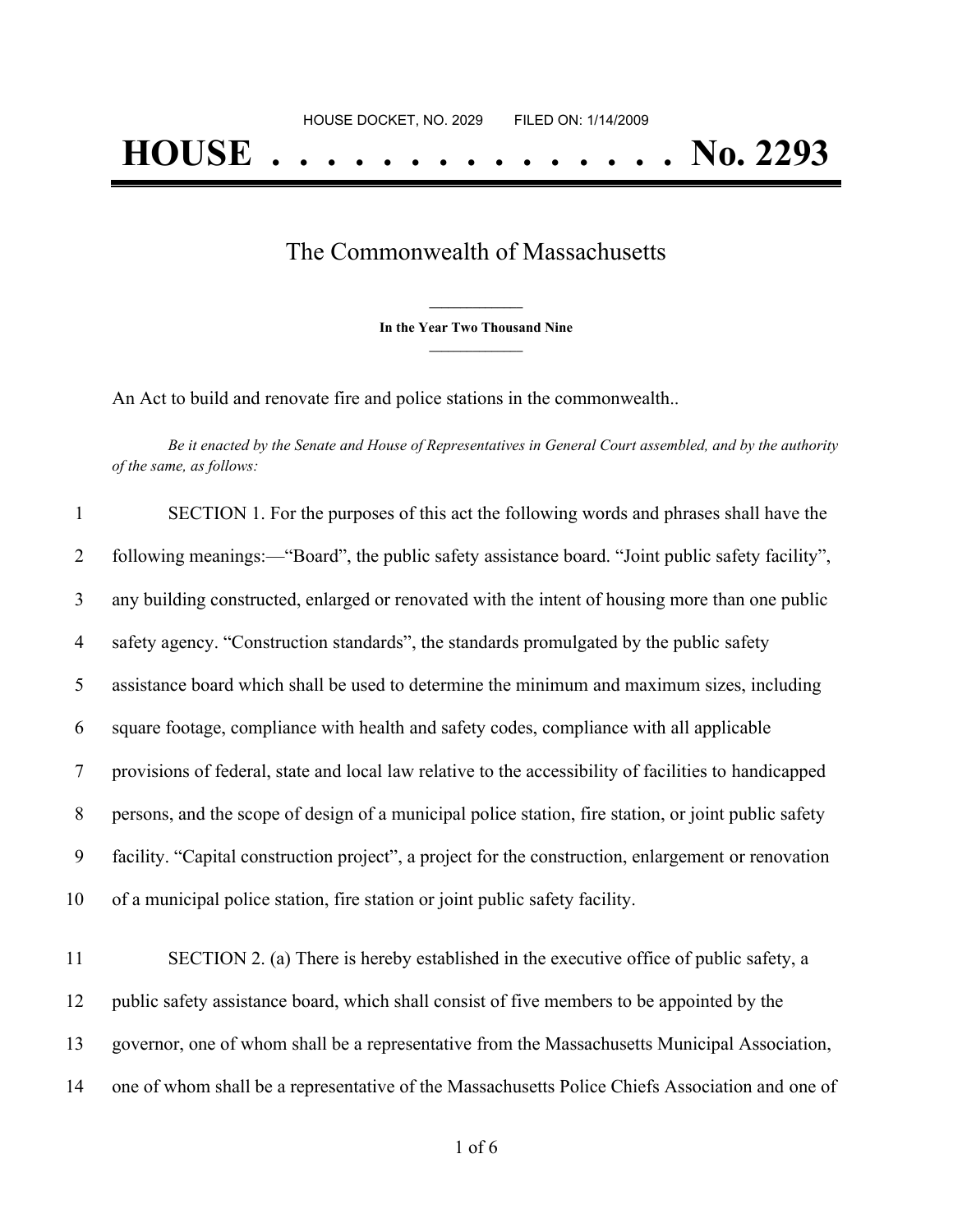whom shall be a representative of the Massachusetts Fire Chiefs Association. The governor shall first appoint one member for a period of one year, one member for a period of two years, one member for a period of three years, one member for a period of four years and one member for a period of five years; provided, however, that appointments made upon the expiration of a term of any member shall thereafter be for a period of five years. All members shall be residents of the commonwealth and one member shall be designated by the governor, from time to time, as chairman. The secretary of the executive office of public safety, or his designee, shall serve as an ex-officio, non-voting member of said board. (b) Said board shall be provided with suitable office space in the executive office of public safety. A majority vote of said board shall constitute action by the board; any action decided upon by said board shall be in writing and signed by a majority of said board. Each member of the board shall be reimbursed for any expenses actually incurred by him in the performance of his duties. SECTION 3. All administrative and clerical duties deemed necessary to carry out the provisions of this chapter shall be carried out by employees within the executive office of public safety, subject to the supervision and control of the board.

 SECTION 4. (a) The board is hereby authorized and directed to establish and administer a grant program, to be known as the Public Safety Assistance Program through which the board shall be charged with awarding and prioritizing grants to cities and towns for capital construction projects, and to encourage and foster the establishment and building of joint public safety facilities in cities and towns which the board deems appropriate. (b) All such grants made pursuant to this act shall be paid from funds in the Public Safety Assistance Fund pursuant to section eleven of this act. No grant shall be approved for any amount greater than seventy-five percent of the total construction costs for a police or fire station facility; provided, however, that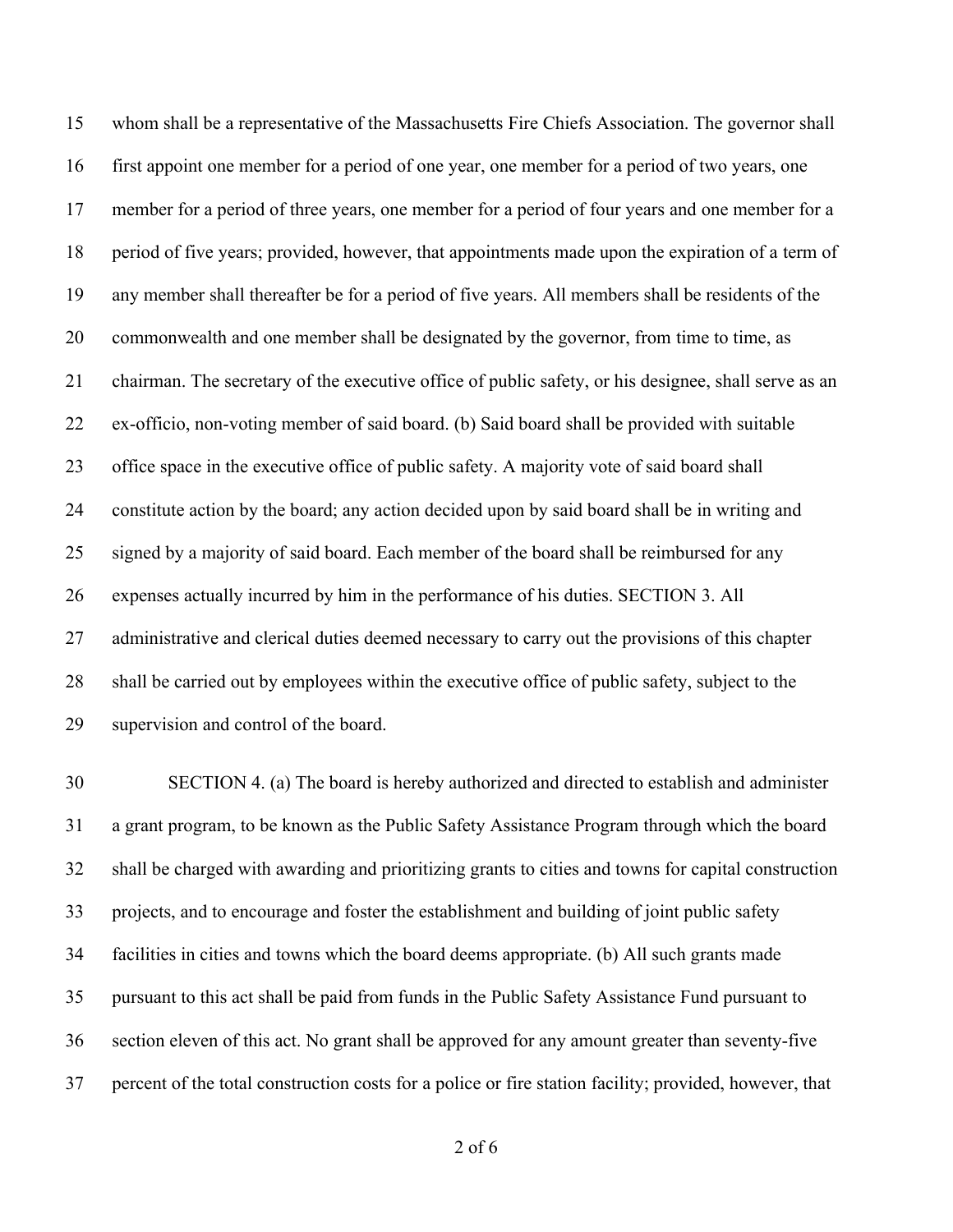in the case of a joint public safety facility, a grant may be awarded for up to ninety percent of the total construction cost. In no case shall a grant include payment for the principal, interest or any other amount obligated to be paid by a city or town in furtherance of a capital construction project. The specific percentage that a city or town is eligible for, if approved, shall be determined in accordance with rules and regulations promulgated by the board pursuant to this act; provided, however, that said rules and regulations shall include provisions to determine the financial obligations or two or more cities and towns when applying for a grant for a regional joint public safety facility; provided further that all grant payments shall be made by the public safety assistance board to a city or town in three equal payments over a three year period.

 SECTION 5. Between January first and May first of each year, a city or town may apply to the board for a grant for a capital construction project, including costs incurred for the preparation of preliminary studies, plans, drawings and estimates related thereto. All applications shall comply with the construction standards promulgated by the board pursuant to this act; provided, however, that any city or town which has certified blueprints for a police station, fire station or joint public safety facility prior to the effective date of passage of this act, and who shall act in furtherance of said blueprints within one year of the effective date of passage of this act by commencing the capital construction project, shall not be subject to the construction standards promulgated by the board pursuant to this act. All application shall be accompanied by required documentation in the form prescribed by the board, including copies of the plans, drawings, estimates and other construction documents, together with such additional information as the board may require.

 SECTION 6. The board shall establish criteria for making a decision to approve or reject the grant application for a capital construction project, and to determine the amount of such a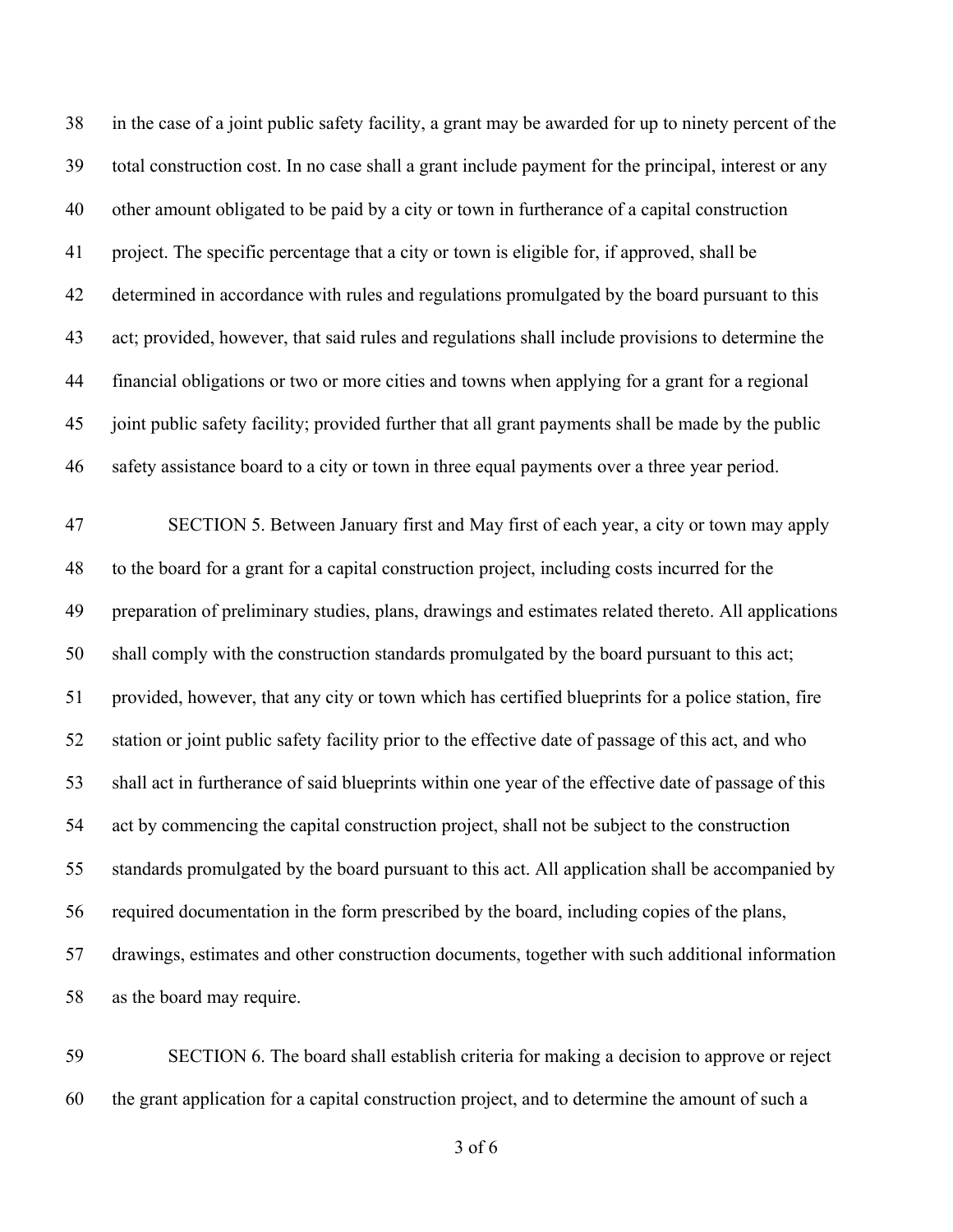grant; provided, however, that each application shall be placed in one of the following three categories as determined by the population of the city or town in which the capital construction project will take place:— (1) cities or towns with a population of not more than 25,000, (2) cities and towns with a population of more than 25,000 but not more than 75,000, and (3) cities and towns with a population greater than 75,000. In making a decision to approve or reject an application, the board shall consider each category separately and shall in no case cause applicants from one category to compete for funding against applicants from any other category except the category in which the application was placed. The population of a city or town shall be determined pursuant to the most recent census figures. (b) The board may vote to approve or reject such application after it is satisfied that: (1) the plans so submitted are satisfactory with respect to site, type and adequacy of the proposed construction or renovation; (2) that such a capital construction project is in the best interest of the respective city or town; (3) the city or town has demonstrated the ability and commitment to adequately maintain a new facility according to standards set forth by the public safety assistance board; and (4) the expenses so incurred are reasonable. (c) After a vote which results in the approval of an application, the board shall then list all approved applications in order of priority and according to the three categories pursuant to subsection (a). Subject to availability of funding, the board shall certify to the comptroller for payment to such city or town, not exceeding such expenses, as it may deem proper. A city or town which has an approved capital construction project that has been prioritized by the board shall be notified of their ranking and said project shall not be removed from, or have its position altered on, the priority list until a grant has been awarded to such city or town except when conditions beyond the control of any city or town result in the destruction of an existing police or fire facility, necessitating immediate action from the board. (d) The board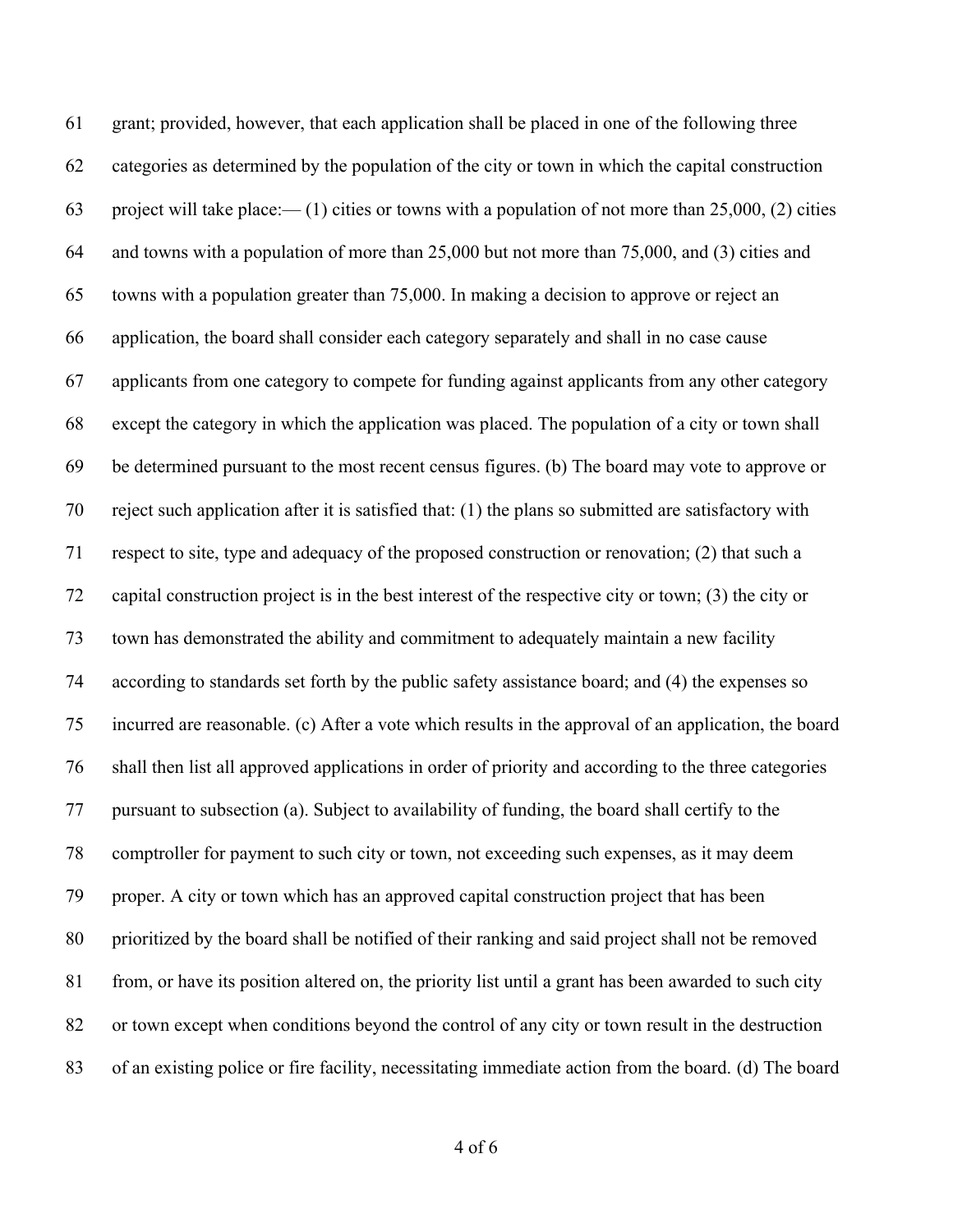shall begin making awards and ranking applications in order of priority pursuant to this section no later than January first of the year following the effective date of this act. Each year thereafter said grants shall be awarded on or before September first.

 SECTION 7. (a) The board is hereby authorized to enter into contracts for technical service within the scope of its duties, to provide legal, architectural or other technical advice and assistance to all applicants in the planning, building or renovating of police and fire station facilities. (b) The board is hereby authorized and directed to promulgate rules and regulations necessary to carry out the provisions of this act relative to capital construction project applications; provided, however, that said rules and regulations include standards to be known as "construction standards" which shall include a requirement that all police station facilities shall be designed to include a so-called, community meeting room; provided, further that the board shall establish a formula for the equitable distribution of revenues from the Public Safety Assistance Fund for each of the three categories of applications pursuant to subsection (a) of section six; and provided, further, that said rules and regulations shall be promulgated no later than September fifteenth of the year following the effective date of this act.

 SECTION 8. The board may recommend to the general court such legislation as it may deem desirable or necessary to further the purposes of this act. The board shall submit biannual reports to the house and senate committees on ways and means and to the joint committee on public safety. Said reports shall include, but not be limited to, a listing of applications received and approved by the board to receive a grant under both grant programs, together with the amount of each such grant, and a listing of cities and towns whose applications have not been approved, together with the reason for failure to approve such applications.